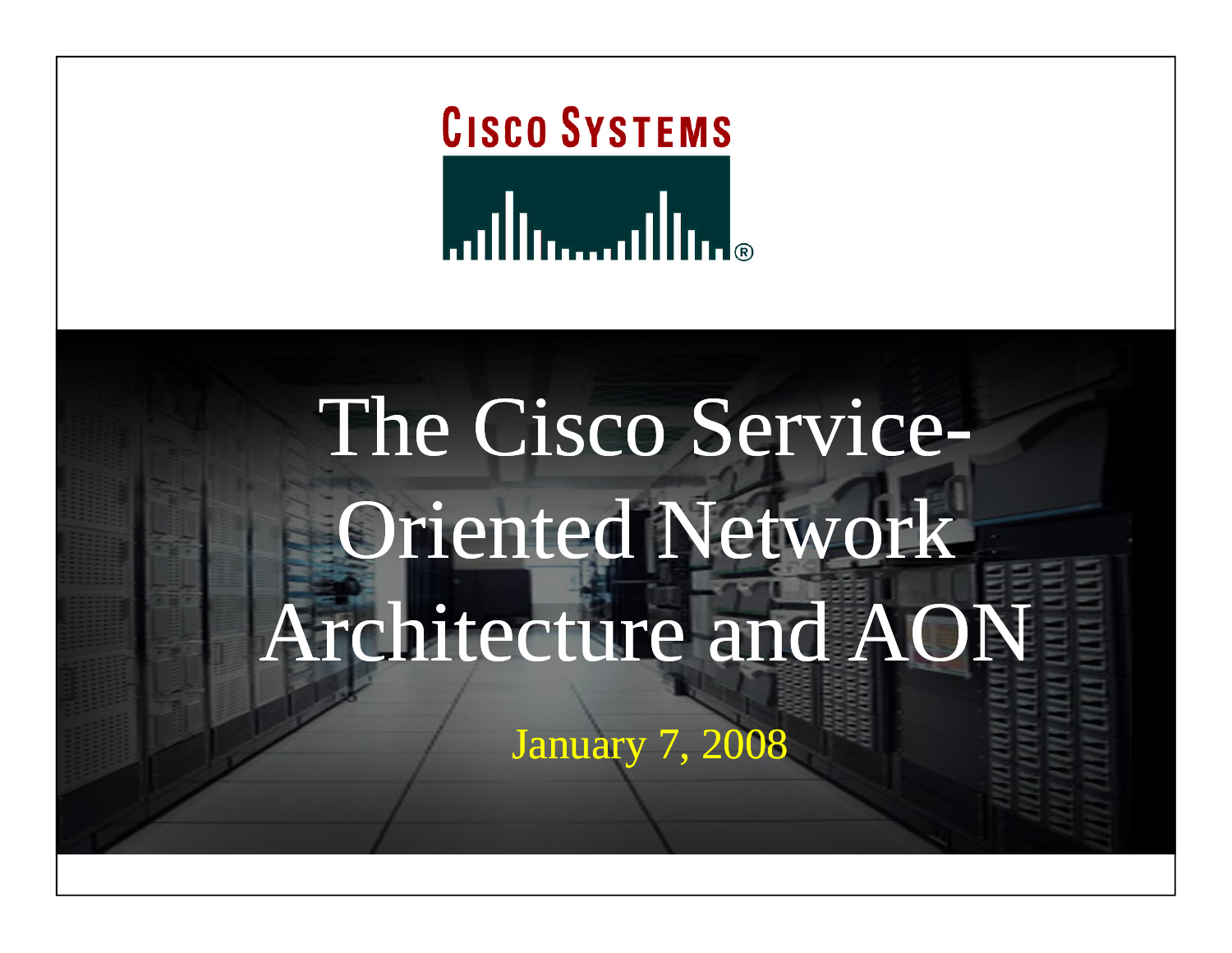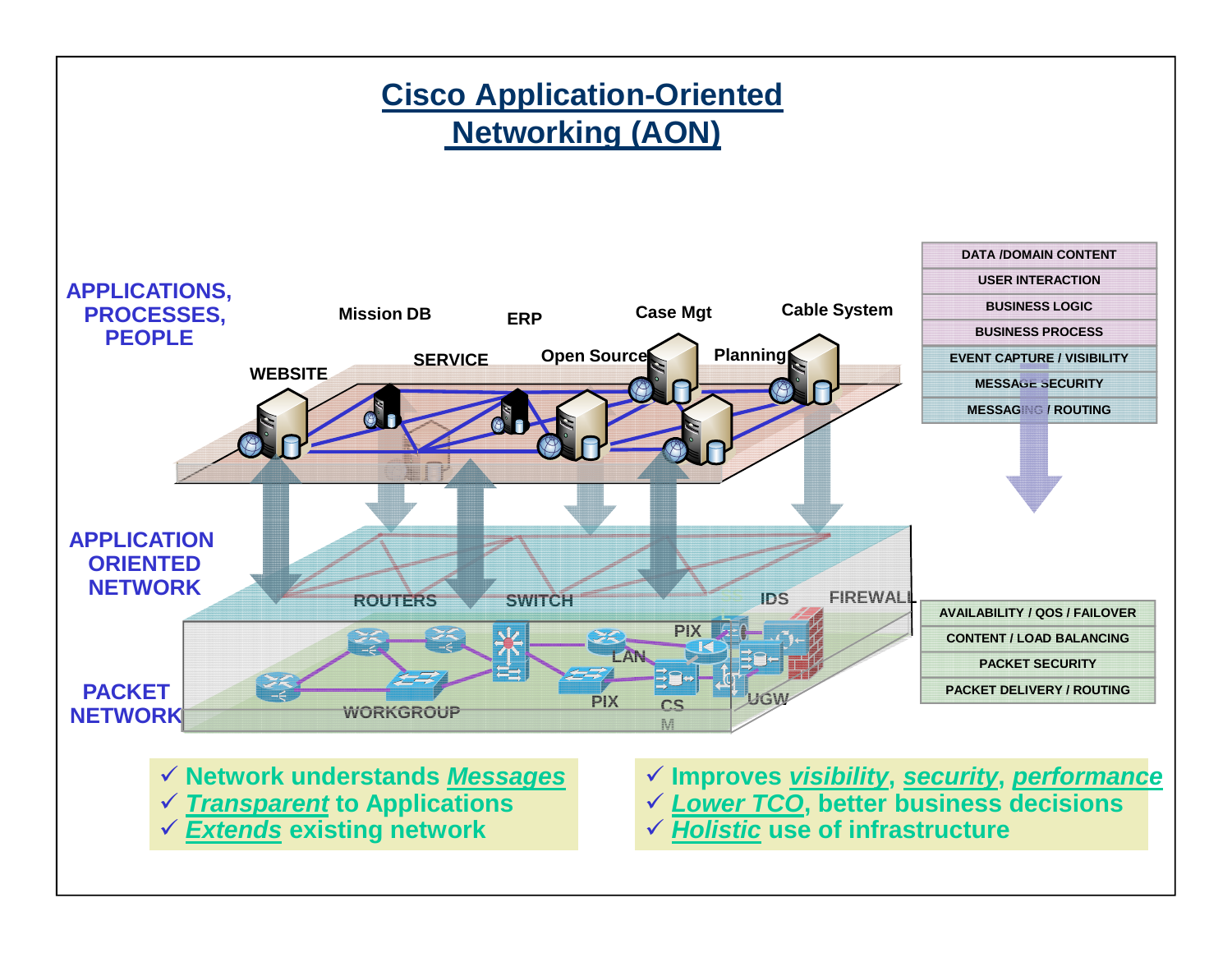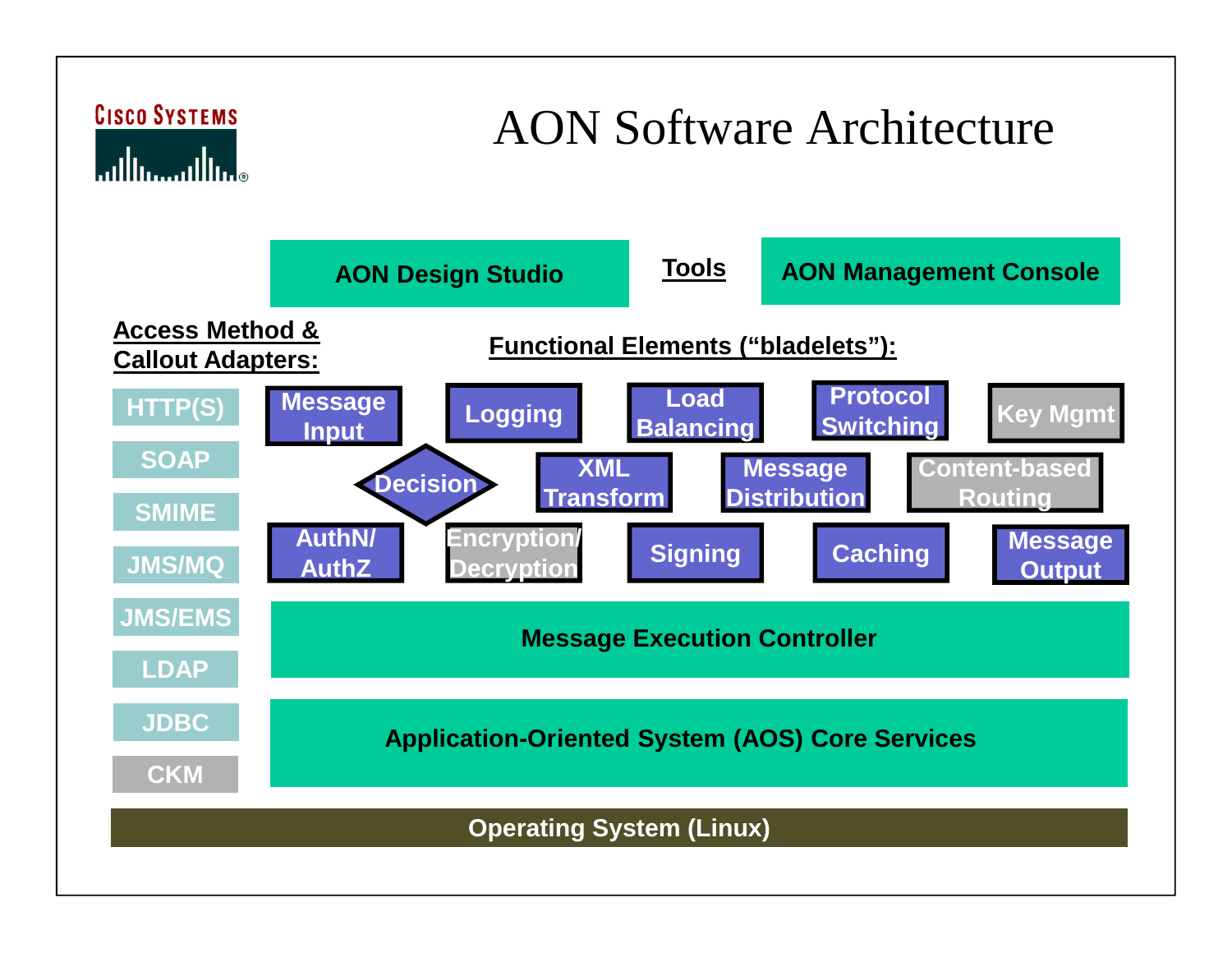## Transparent Interception Redirection, Pre-Classification and Early Rejection